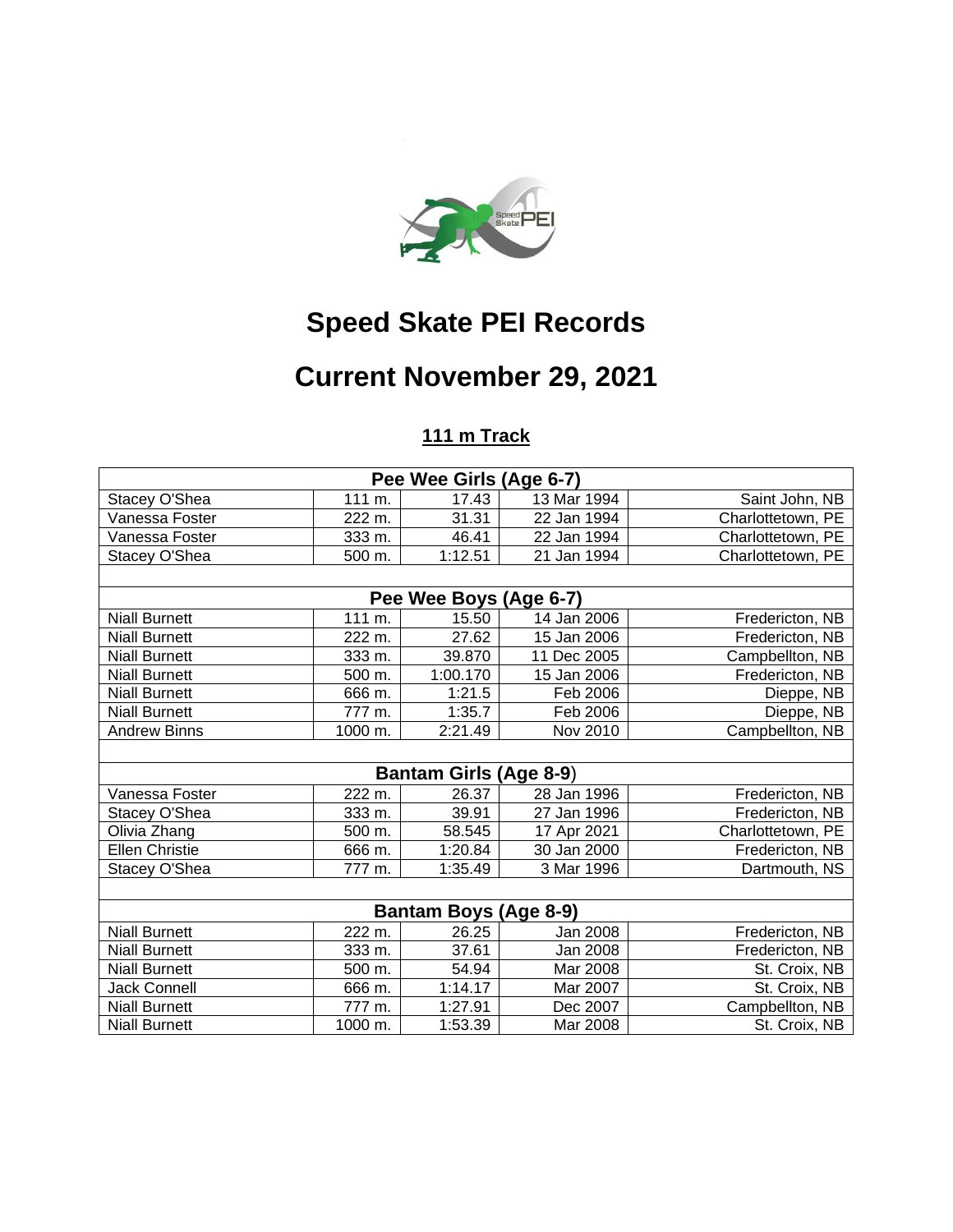| Midget Girls (Age 10-11)  |         |                            |             |                   |  |  |  |  |  |
|---------------------------|---------|----------------------------|-------------|-------------------|--|--|--|--|--|
| Stacey O'Shea             | 333 m.  | 36.60                      | 3 Apr 1998  | Charlesbourg, QC  |  |  |  |  |  |
| <b>Carly Connell</b>      | 500 m.  | 53.696                     | 10 Mar 2010 | Campbellton, NB   |  |  |  |  |  |
| <b>Carly Connell</b>      | 666 m.  | 1:11.785                   | 10 Mar 2010 | Campbellton, NB   |  |  |  |  |  |
| <b>Carly Connell</b>      | 777 m.  | 1:24.171                   | 10 Mar 2010 | Campbellton, NB   |  |  |  |  |  |
| Vanessa Foster            | 1000 m. | 1:54.33                    | 26 Oct 1997 | Charlottetown, PE |  |  |  |  |  |
| <b>Ellen Christie</b>     | 1500 m. | 3:03.2                     | 23 Feb 2002 | Sydney, NS        |  |  |  |  |  |
|                           |         |                            |             |                   |  |  |  |  |  |
|                           |         | Midget Boys (Age 10-11)    |             |                   |  |  |  |  |  |
| <b>Niall Burnett</b>      | 333 m.  | 34.19                      | 10 Mar 2010 | Campbellton, NB   |  |  |  |  |  |
| <b>Niall Burnett</b>      | 500 m.  | 50.22                      | 10 Mar 2010 | Campbellton, NB   |  |  |  |  |  |
| <b>Niall Burnett</b>      | 666 m.  | 01:08.59                   | 10 Mar 2010 | Campbellton, NB   |  |  |  |  |  |
| <b>Niall Burnett</b>      | 777 m.  | 1:19.459                   | 10 Feb 2010 | Dieppe, NB        |  |  |  |  |  |
| <b>Niall Burnett</b>      | 1000 m. | 1:43.694                   | 10 Feb 2010 | Dieppe, NB        |  |  |  |  |  |
| <b>Niall Burnett</b>      | 1500 m. | 2:38.460                   | 9 Dec 2009  | Charlottetown, PE |  |  |  |  |  |
|                           |         |                            |             |                   |  |  |  |  |  |
|                           |         | Juvenile Girls (Age 12-13) |             |                   |  |  |  |  |  |
| Vanessa Foster            | 500 m.  | 50.77                      | 4 Apr 1999  | Kitchener, ON     |  |  |  |  |  |
| <b>Ellen Christie</b>     | 666 m.  | 1:07.18                    | 5 Apr 2003  | Montreal, QC      |  |  |  |  |  |
| <b>Ellen Christie</b>     | 777 m.  | 1:20.09                    | 3 Apr 2003  | Montreal, QC      |  |  |  |  |  |
| <b>Ellen Christie</b>     | 1000 m. | 01:46.67                   | 26 Jan 2003 | Fredericton, NB   |  |  |  |  |  |
| <b>Carly Connell</b>      | 1500 m. | 2:48.334                   | 11 Feb 2012 | Dieppe, NB        |  |  |  |  |  |
|                           |         |                            |             |                   |  |  |  |  |  |
| Juvenile Boys (Age 12-13) |         |                            |             |                   |  |  |  |  |  |
| <b>Niall Burnett</b>      | 500 m.  | 47.329                     | 6 Nov 2011  | Charlottetown, PE |  |  |  |  |  |
| Rory MacDonald            | 666 m.  | 1:05.27                    | 3 Apr 2004  | Ottawa, ON        |  |  |  |  |  |
| <b>Jack Connell</b>       | 777 m.  | 1:14.97                    | 23 Jan 2011 | Drummondville, QC |  |  |  |  |  |
| <b>Andrew Binns</b>       | 1000 m. | 1:36.271                   | 13 Nov 2016 | Charlottetown, PE |  |  |  |  |  |
| Zack O'Meara              | 1500 m. | 2:29.566                   | 1 Feb 2020  | Dieppe, NB        |  |  |  |  |  |
| <b>Niall Burnett</b>      | 3000 m. | 5:32.94                    | 20 Nov 2010 | Campbellton, NB   |  |  |  |  |  |
|                           |         |                            |             |                   |  |  |  |  |  |
| Junior Women (Age 14-15)  |         |                            |             |                   |  |  |  |  |  |
| Jenna Larter              | 500 m.  | 47.446                     | 23 Mar 2018 | Calgary, AB       |  |  |  |  |  |
| Kathleen Cullen           | 666 m.  | 1:11.78                    | 11 Dec 2004 | Campbellton, NB   |  |  |  |  |  |
| <b>Ellen Christie</b>     | 777 m.  | 1:20.59                    | 10 Dec 2005 | Campbellton, NB   |  |  |  |  |  |
| Jenna Larter              | 1000 m. | 1:40.700                   | 14 Jan 2018 | Saguenay, QC      |  |  |  |  |  |
| Jenna Larter              | 1500 m. | 2:37.417                   | 13 Jan 2018 | Saguenay, QC      |  |  |  |  |  |
| Kathleen Cullen           | 3000 m. | 5:49.73                    | 18 Dec 2005 | Charlottetown, PE |  |  |  |  |  |
|                           |         |                            |             |                   |  |  |  |  |  |
|                           |         | Junior Men (Age 14-15)     |             |                   |  |  |  |  |  |
| <b>Andrew Binns</b>       | 500 m.  | 43.979                     | 16 Mar 2019 | Sherbrooke, QC    |  |  |  |  |  |
| <b>Mike Christie</b>      | 777 m.  | 1:11.20                    | 5 Apr 2003  | Montreal, QC      |  |  |  |  |  |
| <b>Andrew Binns</b>       | 1000 m. | 1:30.514                   | 21 Feb 2019 | Red Deer, AB      |  |  |  |  |  |
| <b>Andrew Binns</b>       | 1500 m. | 2:22.851                   | 17 Feb 2019 | Red Deer, AB      |  |  |  |  |  |
| Evan Cribb                | 3000 m. | 5:10.34                    | 18 Dec 2005 | Charlottetown, PE |  |  |  |  |  |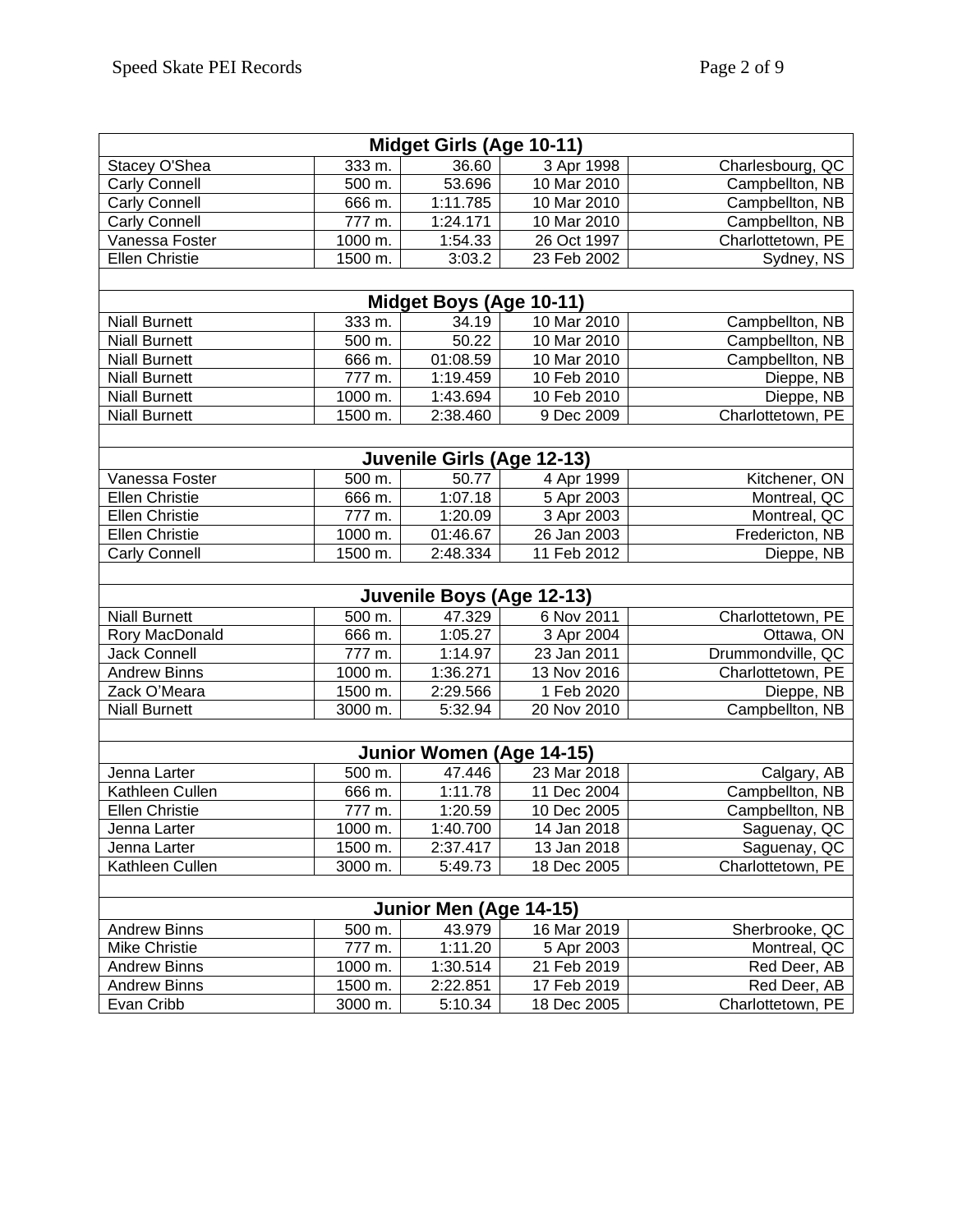| Intermediate Women (Age 16-17)             |                    |          |                                                 |                   |  |  |  |  |
|--------------------------------------------|--------------------|----------|-------------------------------------------------|-------------------|--|--|--|--|
| Jenna Larter                               | 500 m.             | 46.247   | 19 Oct 2019                                     | Sherbrooke, QC    |  |  |  |  |
| Sarah Taylor                               | 666 m.             | 1:12.16  | 13 Mar 2004                                     | Dieppe, NB        |  |  |  |  |
| Jenna Larter                               | $\frac{1}{777}$ m. | 1:18.773 | 17 Aug 2019                                     | Calgary, AB       |  |  |  |  |
| <b>Carly Connell</b>                       | 1000 m.            | 1:36.101 | 19 Feb 2015                                     | Prince George, BC |  |  |  |  |
| Jenna Larter                               | 1500 m.            | 2:28.586 | 28 Sep 2019                                     | Calgary, AB       |  |  |  |  |
| <b>Ellen Christie</b>                      | 3000 m.            | 5:30.8   | 1 Mar 2007                                      | Whitehorse, YK    |  |  |  |  |
|                                            |                    |          |                                                 |                   |  |  |  |  |
| Intermediate Men (Age 16-17)               |                    |          |                                                 |                   |  |  |  |  |
| <b>William Lyons</b>                       | 500 m.             | 42.991   | 27 Nov 2021                                     | Sherbrooke, QC    |  |  |  |  |
| William Lyons                              | 777 m.             | 1:13.23  | 17 Apr 2021                                     | Charlottetown, PE |  |  |  |  |
| William Lyons                              | 1000 m.            | 1:31.60  | 17 Apr 2021                                     | Charlottetown, PE |  |  |  |  |
| <b>William Lyons</b>                       | 1500 m.            | 2:21.708 | 26 Nov 2021                                     | Sherbrooke, QC    |  |  |  |  |
| Jake Byrne                                 | 3000 m.            | 5:05.49  | 15 Jan 2006                                     | Fredericton, NB   |  |  |  |  |
|                                            |                    |          |                                                 |                   |  |  |  |  |
|                                            |                    |          | Senior Women (Age 18 and over as of June 30)    |                   |  |  |  |  |
| Jenna Gallant                              | 500 m.             | 46.97    | 19 Mar 2005                                     | Montreal, QC      |  |  |  |  |
| Sarah Taylor                               | 666 m.             | 1:10.96  | 8 Jan 2005                                      | Saint John, NB    |  |  |  |  |
| Jenna Gallant                              | 777 m.             | 1:20.50  | 15 Oct 2004                                     | Calgary, AB       |  |  |  |  |
| Jenna Gallant                              | 1000 m.            | 1:36.19  | 4 Feb 2006                                      | Calgary, AB       |  |  |  |  |
| Jenna Gallant                              | 1500 m.            | 2:30.316 | 29 Nov 2005                                     | Calgary, AB       |  |  |  |  |
| Jenna Gallant                              | 3000 m.            | 5:19.08  | 12 Oct 2003                                     | Calgary, AB       |  |  |  |  |
|                                            |                    |          |                                                 |                   |  |  |  |  |
| Senior Men (Age 18 and over as of June 30) |                    |          |                                                 |                   |  |  |  |  |
| Scott Beamish                              | 500 m.             | 41.702   | 5 Oct 2013                                      | Calgary, AB       |  |  |  |  |
| <b>Tibor Breining</b>                      | 777 m.             | 1:15.58  | 28 Oct 2000                                     | Charlottetown, PE |  |  |  |  |
| Scott Beamish                              | 1000 m.            | 1:26.257 | 6 Oct 2013                                      | Calgary, AB       |  |  |  |  |
| Scott Beamish                              | 1500 m.            | 2:15.135 | 24 Aug 2013                                     | Calgary, AB       |  |  |  |  |
| Scott Beamish                              | 3000 m.            | 5:01.06  | 17 Nov 2013                                     | Montreal, QC      |  |  |  |  |
|                                            |                    |          |                                                 |                   |  |  |  |  |
|                                            |                    |          | Masters 1 Men (Age 30 and over as of June 30)   |                   |  |  |  |  |
| Jim Mullins                                | 500 M              | 49.09    | 2 Apr 1999                                      | Kitchener, ON     |  |  |  |  |
| <b>Jim Mullins</b>                         | 777 M              | 1:18.88  | 24 Jan 1999                                     | Fredericton, NB   |  |  |  |  |
| <b>Jim Mullins</b>                         | 1000 M             | 1:40.08  | 7 Feb 1998                                      | Riverview, NB     |  |  |  |  |
| Jim Mullins                                | 1500 M             | 2:34.88  | 6 Feb 1999                                      | Riverview, NB     |  |  |  |  |
| <b>Jim Mullins</b>                         | 3000 M             | 5:46.20  | 5 Apr 1998                                      | Charlesbourg, QC  |  |  |  |  |
|                                            |                    |          |                                                 |                   |  |  |  |  |
|                                            |                    |          | Masters 1 Women (Age 30 and over as of June 30) |                   |  |  |  |  |
| Jenn Nickerson                             | 333 M              | 57.375   | 9 Nov 2014                                      | Charlottetown, PE |  |  |  |  |
| Sarah Taylor                               | 500 M              | 55.425   | 12 Nov 2016                                     | Charlottetown, PE |  |  |  |  |
| Sarah Taylor                               | 777 M              | 1:27.143 | 13 Nov 2016                                     | Charlottetown, PE |  |  |  |  |
| Sarah Taylor                               | 1000 M             | 1:56.472 | 12 Nov 2016                                     | Charlottetown, PE |  |  |  |  |
| Sarah Taylor                               | 1500 M             | 2:59.792 | 13 Nov 2016                                     | Charlottetown, PE |  |  |  |  |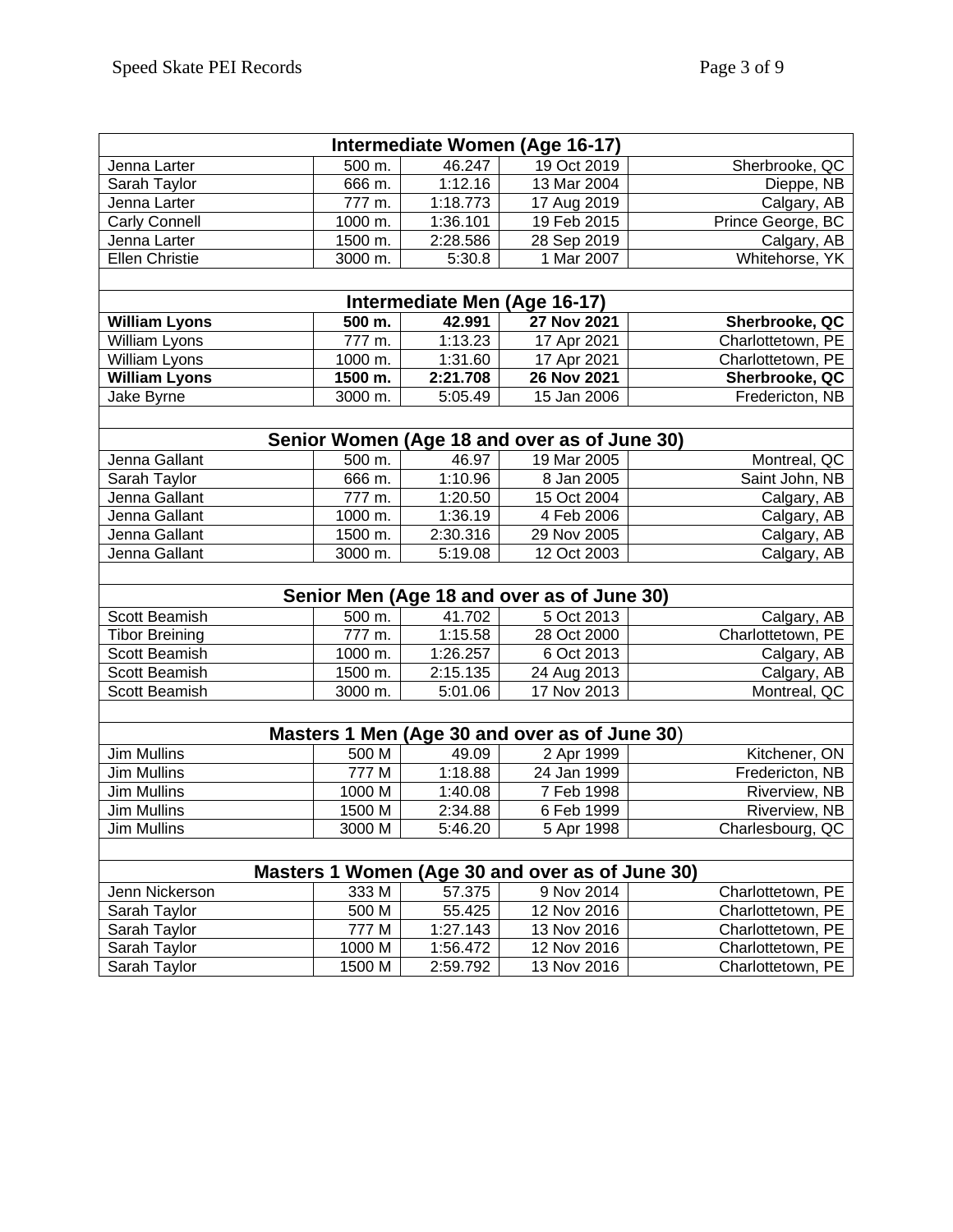| Masters 2 Women (Age 40 and over as of June 30) |                    |          |                                               |                     |  |  |  |  |
|-------------------------------------------------|--------------------|----------|-----------------------------------------------|---------------------|--|--|--|--|
| Rebecca Doiron                                  | 500 M              | 1:04.93  | $\overline{12}$ Jan 2003                      | Saint John, NB      |  |  |  |  |
| Rebecca Doiron                                  | 666 M              | 1:27.52  | 11 Jan 2003                                   | Saint John, NB      |  |  |  |  |
| Rebecca Doiron                                  | 777 M              | 1:44.38  | $11$ Jan 2003                                 | Saint John, NB      |  |  |  |  |
| Rebecca Doiron                                  | 1000 M             | 2:14.32  | 12 Jan 2003                                   | Saint John, NB      |  |  |  |  |
|                                                 |                    |          |                                               |                     |  |  |  |  |
| Masters 2 Men (Age 40 and over as of June 30)   |                    |          |                                               |                     |  |  |  |  |
| Rob Binns                                       | 333 M              | 35.695   | 17 Apr 2021                                   | Charlottetown, PE   |  |  |  |  |
| Rob Binns                                       | $\overline{500}$ M | 49.106   | 10 Nov 2018                                   | Upper Tantallon, NS |  |  |  |  |
| Rob Binns                                       | 777 M              | 1:17.545 | 12 Apr 2019                                   | Melbourne, AUS      |  |  |  |  |
| Rob Binns                                       | 1000 M             | 1:39.906 | 8 Dec 2019                                    | Saint John, NB      |  |  |  |  |
| Rob Binns                                       | 1500 M             | 2:34.942 | 3 Feb 2018                                    | Dieppe, NB          |  |  |  |  |
|                                                 |                    |          |                                               |                     |  |  |  |  |
|                                                 |                    |          | Masters 3 Men (Age 50 and over as of June 30) |                     |  |  |  |  |
| Eddie Corrigan                                  | 500 M              | 1:12.24  | 10 Feb 2002                                   | Riverview, NB       |  |  |  |  |
| Eddie Corrigan                                  | 777 M              | 1:47.50  | 9 Feb 2002                                    | Riverview, NB       |  |  |  |  |
| Eddie Corrigan                                  | 1000 M             | 2:28.86  | 9 Feb 2002                                    | Riverview, NB       |  |  |  |  |
|                                                 |                    |          |                                               |                     |  |  |  |  |
| Men's 3000 M Relay                              |                    |          |                                               |                     |  |  |  |  |
| <b>Andrew Binns</b>                             |                    |          |                                               |                     |  |  |  |  |
| <b>Kyle Connell</b>                             | 3000 M             | 4:14.668 | 22 Feb 2019                                   | Red Deer, AB        |  |  |  |  |
| Peter McQuaid                                   |                    |          |                                               |                     |  |  |  |  |
| <b>Thomas McQuaid</b>                           |                    |          |                                               |                     |  |  |  |  |
|                                                 |                    |          |                                               |                     |  |  |  |  |
|                                                 |                    |          | Canada Games Men's 3000 M Relay               |                     |  |  |  |  |
| <b>Andrew Binns</b>                             |                    |          |                                               |                     |  |  |  |  |
| Kyle Connell                                    | 3000 M             | 4:14.668 | 22 Feb 2019                                   | Red Deer, AB        |  |  |  |  |
| Peter McQuaid                                   |                    |          |                                               |                     |  |  |  |  |
| <b>Thomas McQuaid</b>                           |                    |          |                                               |                     |  |  |  |  |
|                                                 |                    |          |                                               |                     |  |  |  |  |
|                                                 |                    |          | Canada Games Women's 3000 M Relay             |                     |  |  |  |  |
| Allie Byrne                                     |                    |          |                                               |                     |  |  |  |  |
| <b>Ellen Christie</b>                           | 3000 M             | 5:03.140 | 25 Feb 2007                                   | Whitehorse, YK      |  |  |  |  |
| Kathleen Cullen                                 |                    |          |                                               |                     |  |  |  |  |
| Keisha Rose                                     |                    |          |                                               |                     |  |  |  |  |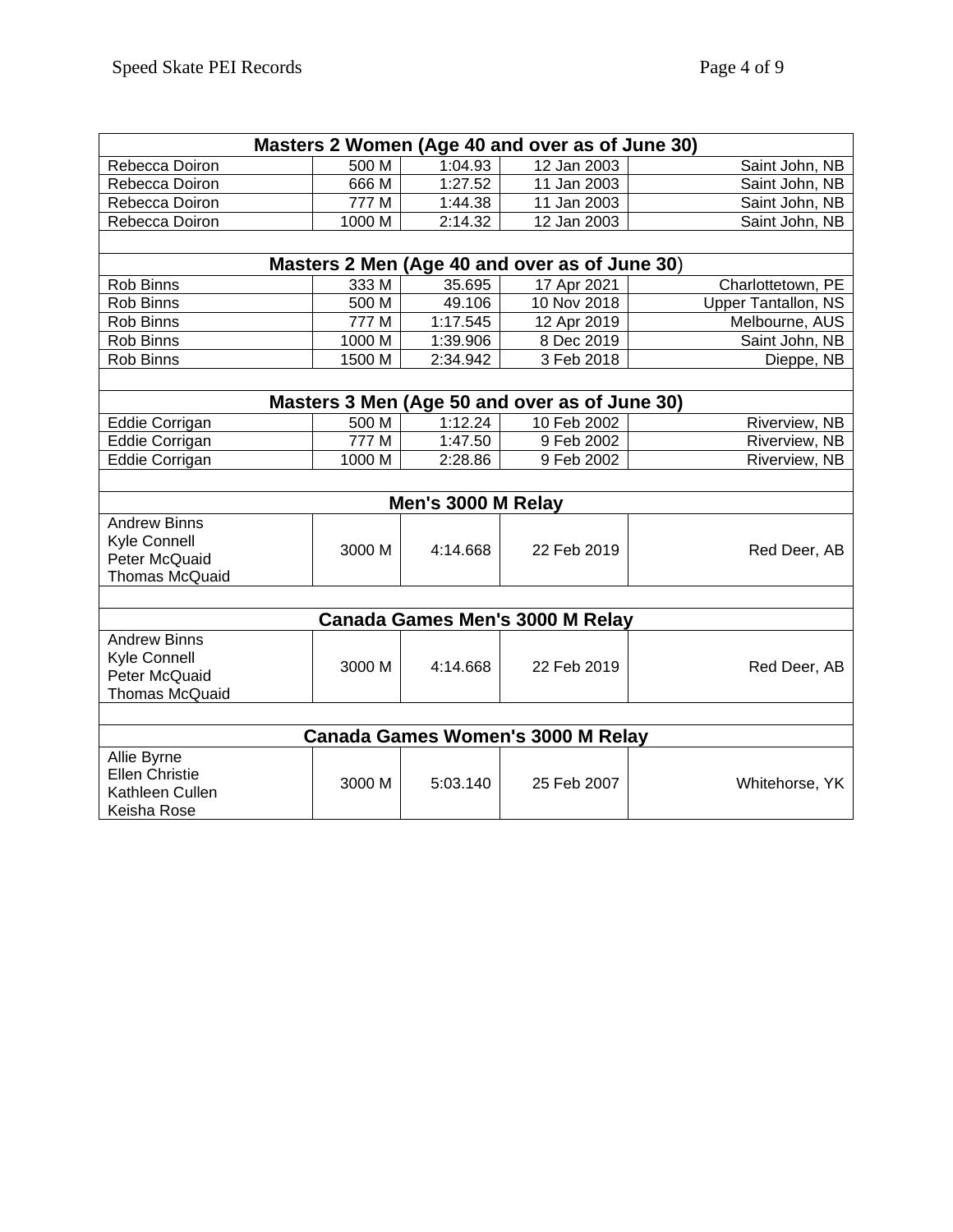### **100 m Track**

| Girls (Age 11)        |                    |                           |                            |                                        |  |  |  |  |
|-----------------------|--------------------|---------------------------|----------------------------|----------------------------------------|--|--|--|--|
| <b>Miriam Burnett</b> | 200 m.             | 24.390                    | 29 Jan 2012                | Fredericton, NB                        |  |  |  |  |
| Jane Bruce            | 400 m.             | 47.207                    | 31 Mar 2019                | Campbellton, NB                        |  |  |  |  |
| <b>Miriam Burnett</b> | 1500 m.            | 3:00.011                  | 29 Jan 2012                | Fredericton, NB                        |  |  |  |  |
| Boys (Age 12)         |                    |                           |                            |                                        |  |  |  |  |
|                       |                    |                           |                            |                                        |  |  |  |  |
| <b>Andrew Binns</b>   | 200 m.<br>400 m.   | 21.026<br>39.781          | 26 Mar 2016<br>27 Mar 2016 | Charlottetown, PE<br>Charlottetown, PE |  |  |  |  |
| <b>Andrew Binns</b>   | 1500 m.            | 2:36.190                  | 4 Mar 2017                 | <b>Upper Tantallon, NS</b>             |  |  |  |  |
| William Lyons         |                    |                           |                            |                                        |  |  |  |  |
|                       |                    | Girls (Age 12)            |                            |                                        |  |  |  |  |
| Mia Stewart           | 200 m.             | 23.850                    | 26 Mar 2016                | Charlottetown, PE                      |  |  |  |  |
| Carly Connell         | 400 m.             | 42.802                    | 6 Feb 2011                 | Dieppe, NB                             |  |  |  |  |
| Carly Connell         | 1500 m.            | 2:48.612                  | 5 Feb 2011                 | Dieppe, NB                             |  |  |  |  |
|                       |                    |                           |                            |                                        |  |  |  |  |
|                       |                    | Boys (Age 13)             |                            |                                        |  |  |  |  |
| <b>Andrew Binns</b>   | 200 m.             | 20.550                    | 25 Mar 2017                | Gloucester, ON                         |  |  |  |  |
| <b>Andrew Binns</b>   | 400 m.             | 38.290                    | 26 Mar 2017                | Gloucester, ON                         |  |  |  |  |
| William Lyons         | 1500 m.            | 2:34.087                  | 25 Nov 2017                | Charlottetown, PE                      |  |  |  |  |
|                       |                    | Girls (Age 13)            |                            |                                        |  |  |  |  |
| <b>Carly Connell</b>  | 200 m.             | 21.764                    | 29 Jan 2012                | Fredericton, NB                        |  |  |  |  |
| <b>Carly Connell</b>  | $\frac{400}{3}$ m. | 42.267                    | 28 Jan 2012                | Fredericton, NB                        |  |  |  |  |
| <b>Carly Connell</b>  | 1500 m.            | 2:47.650                  | 28 Jan 2012                | Fredericton, NB                        |  |  |  |  |
|                       |                    |                           |                            |                                        |  |  |  |  |
| Boys (Age 14)         |                    |                           |                            |                                        |  |  |  |  |
| <b>Andrew Binns</b>   | 200 m.             | 19.938                    | 31 Mar 2018                | Lévis, QC                              |  |  |  |  |
| <b>Andrew Binns</b>   | 400 m.             | 37.740                    | 1 Apr 2018                 | Lévis, QC                              |  |  |  |  |
| <b>Andrew Binns</b>   | 1500 m.            | 2:33.624                  | 25 Nov 2017                | Charlottetown, PE                      |  |  |  |  |
|                       |                    |                           |                            |                                        |  |  |  |  |
|                       |                    | Girls (Age 14)            |                            |                                        |  |  |  |  |
| <b>Carly Connell</b>  | 200 m.             | 21.680                    | 13 Jan 2013                | Saint John, NB                         |  |  |  |  |
| <b>Carly Connell</b>  | 400 m.             | 41.150<br>2:47.687        | 12 Jan 2013<br>12 Nov 2016 | Saint John, NB<br>Charlottetown, PE    |  |  |  |  |
| Jenna Larter          | 1500 m.            |                           |                            |                                        |  |  |  |  |
|                       |                    | Boys (Age 15)             |                            |                                        |  |  |  |  |
| Kyle Connell          | 200 m.             | 20.259                    | 25 Nov 2017                | Charlottetown, PE                      |  |  |  |  |
| Kyle Connell          | 400 m.             | 37.264                    | 1 Apr 2018                 | Lévis, QC                              |  |  |  |  |
| Kyle Connell          | 1500 m.            | 2:32.252                  | 31 Mar 2018                | Lévis, QC                              |  |  |  |  |
|                       |                    |                           |                            |                                        |  |  |  |  |
|                       |                    | Boys (12/13) 3000 M Relay |                            |                                        |  |  |  |  |
| <b>Carter Bruce</b>   |                    |                           |                            |                                        |  |  |  |  |
| William Lyons         | 3000 m.            | 5:02.200                  | 26 Mar 2017                | Gloucester, ON                         |  |  |  |  |
| <b>Andrew Binns</b>   |                    |                           |                            |                                        |  |  |  |  |
|                       |                    |                           |                            |                                        |  |  |  |  |
|                       |                    |                           |                            |                                        |  |  |  |  |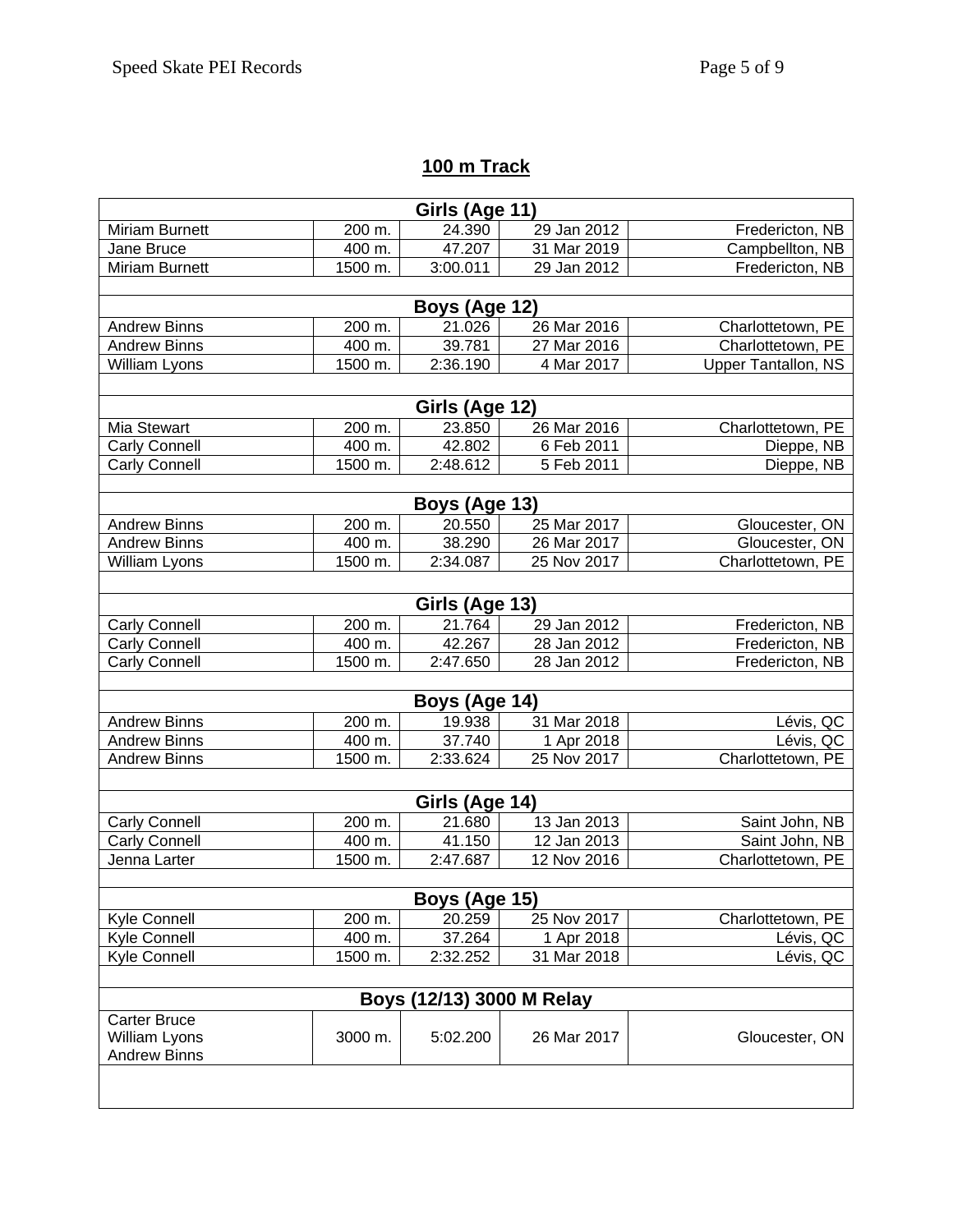| Boys (14/15) 3000 M Relay                                             |                      |          |             |                 |  |  |
|-----------------------------------------------------------------------|----------------------|----------|-------------|-----------------|--|--|
| <b>Andrew Binns</b><br>Carter Bruce<br>Kyle Connell<br>Thomas McQuaid | $3000 \; \text{m}$ . | 4:41.609 | 1 Apr 2018  | Lévis, QC       |  |  |
|                                                                       |                      |          |             |                 |  |  |
| Girls (13/14) 3000 M Relay                                            |                      |          |             |                 |  |  |
| Miriam Burnett<br>Eliana Monthony<br>Kristen Binns                    | $3000 \; \text{m}$ . | 5:37.038 | 22 Mar 2015 | Fredericton, NB |  |  |
|                                                                       |                      |          |             |                 |  |  |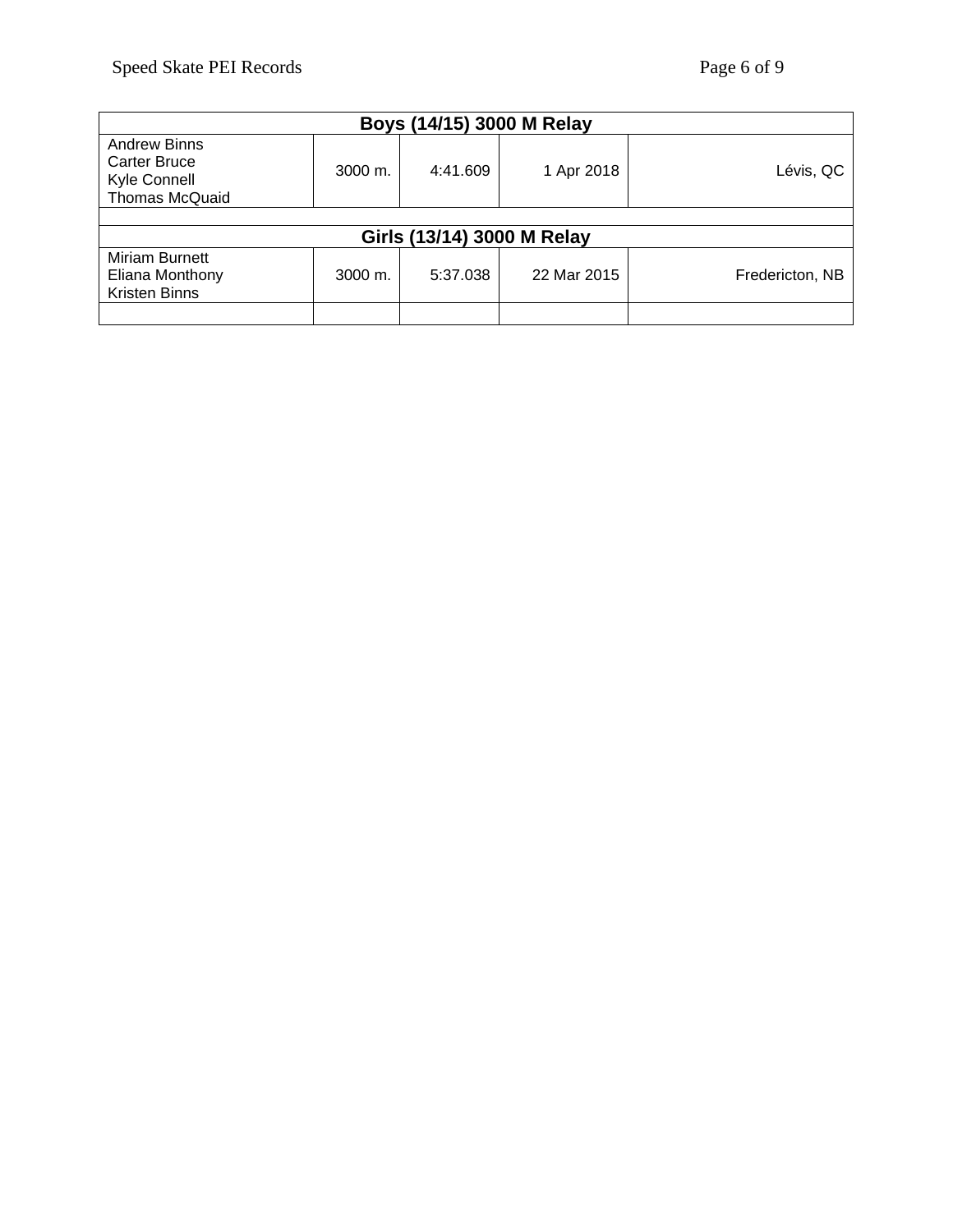#### **Outdoor Mass Start Long Track Records**

**Note: Nancy White and Kevin O'Brien were two outstanding PEI Long Track Skaters who set numerous long track provincial records in the 1970's and 1980's. The records of both of these skaters have been lost, though their career best times can be viewed here:**

**Nancy White:** 

**<http://www.speedskatingbase.eu/?section=skaters&subsection=skater&skaterid=28643> Kevin O'Brien:**

**<http://www.speedskatingbase.eu/?section=skaters&subsection=skater&skaterid=18827>**

**There have been many changes in equipment and the introduction of indoor ovals since these two skaters retired. Learn more about these amazing PEI skaters: <http://www.peisportshalloffame.ca/inductees/nancy-white/> <http://www.peisportshalloffame.ca/inductees/kevin-obrien/>**

|                       |        | Juvenile Boys (Age 12-13) |                                |              |
|-----------------------|--------|---------------------------|--------------------------------|--------------|
| <b>Addison Bruce</b>  | 300 M  | 41.35                     | 27 Jan 2018                    | Halifax, NS  |
| <b>Addison Bruce</b>  | 1500 M | 3:30.84                   | 28 Jan 2018                    | Halifax, NS  |
| <b>Addison Bruce</b>  | 3000 M | 7:56.89                   | 27 Jan 2018                    | Halifax, NS  |
|                       |        |                           |                                |              |
|                       |        |                           | Junior Women (Age 14-15)       |              |
| Constance Holman      | 500 M  | 54.33                     | Nov 2005                       | Ste.-Foy, QC |
| Constance Holman      | 800 M  | 1:24.76                   | Nov 2005                       | Ste.-Foy, QC |
| Constance Holman      | 1000 M | 1:55.38                   | Nov 2005                       | Ste.-Foy, QC |
|                       |        |                           |                                |              |
|                       |        | Junior Men (Age 14-15)    |                                |              |
| Carter Bruce          | 300 M  | 31.44                     | 27 Jan 2018                    | Halifax, NS  |
| Evan Cribb            | 500 M  | 46.71                     | Nov 2005                       | Ste.-Foy, QC |
| Evan Cribb            | 800 M  | 1:14.98                   | Nov 2005                       | Ste.-Foy, QC |
| Evan Cribb            | 1000 M | 1:39.01                   | Nov 2005                       | Ste.-Foy, QC |
| Carter Bruce          | 3000 M | 5:58.45                   | 27 Jan 2018                    | Halifax, NS  |
|                       |        |                           |                                |              |
|                       |        |                           | Intermediate Women (Age 16-17) |              |
| <b>Emily Gaudreau</b> | 500 M  | 52.60                     | Nov 2005                       | Ste.-Foy, QC |
| <b>Emily Gaudreau</b> | 800 M  | 1:24.72                   | Nov 2005                       | Ste.-Foy, QC |
| <b>Emily Gaudreau</b> | 1000 M | 1:49.03                   | Nov 2005                       | Ste.-Foy, QC |
|                       |        |                           |                                |              |
|                       |        |                           | Intermediate Men (Age 16-17)   |              |
| <b>Tyler Coyle</b>    | 500 M  | 46.09                     | Nov 2005                       | Ste.-Foy, QC |
| Mitchell Jay          | 800 M  | 1:13.44                   | Nov 2005                       | Ste.-Foy, QC |
| Mitchell Jay          | 1000 M | 1:32.97                   | Nov 2005                       | Ste.-Foy, QC |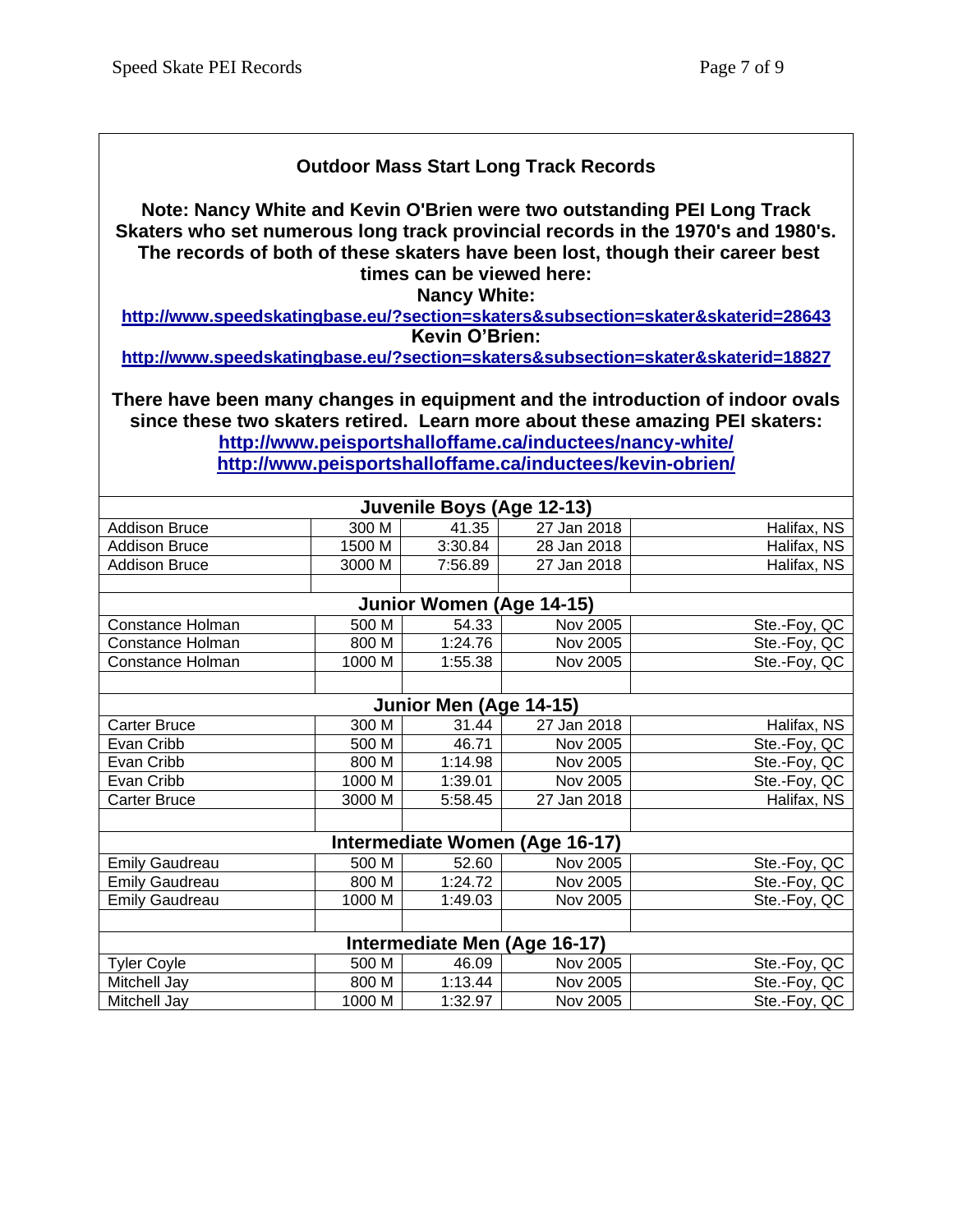|                                                |                  |                           | <b>Outdoor Olympic Style Long Track Records</b> |                                                                                      |
|------------------------------------------------|------------------|---------------------------|-------------------------------------------------|--------------------------------------------------------------------------------------|
|                                                |                  | Juvenile Boys (Age 12-13) |                                                 |                                                                                      |
| <b>Addison Bruce</b>                           | 500 M            | 1:01.48                   | 28 Jan 2018                                     | Halifax, NS                                                                          |
|                                                |                  | Junior Women (Age 14-15)  |                                                 |                                                                                      |
| Dakota Jager                                   | 500 M            | 57.84                     | 27 Jan 2018                                     | Halifax, NS                                                                          |
|                                                |                  |                           |                                                 |                                                                                      |
|                                                |                  | Junior Men (Age 14-15)    |                                                 |                                                                                      |
| Evan Cribb                                     | 500 M            | 42.26                     | 26 Jan 2007                                     | Fort St. John, BC                                                                    |
| <b>Jared Vriends</b>                           | 1000 M           | 1:33.62                   | 1 Feb 2014                                      | Halifax, NS                                                                          |
| Evan Cribb                                     | 1500 M           | 2:12.62                   | 27 Jan 2007                                     | Fort St. John, BC                                                                    |
| Evan Cribb                                     | 3000 M           | 4:41.23                   | 26 Jan 2007                                     | Fort St. John, BC                                                                    |
| Evan Cribb                                     | 5000 M           | 8:04.60                   | 27 Jan 2007                                     | Fort St. John, BC                                                                    |
|                                                |                  |                           | Intermediate Men (Age 16-17)                    |                                                                                      |
| Mitchell Jay                                   | 500 M            | 45.95                     | 24 Feb 2007                                     | Whitehorse, YT                                                                       |
| <b>Matthew McKenna</b>                         | 1000 M           | 1:35.89                   | 20 Feb 2019                                     | Red Deer, AB                                                                         |
| Mitchell Jay                                   | 1500 M           | 2:21.37                   | 27 Jan 2007                                     | Fort St. John, BC                                                                    |
| Mitchell Jay                                   | 3000 M           | 4:50.18                   | 26 Feb 2007                                     | Whitehorse, YT                                                                       |
| Mitchell Jay                                   | 5000 M           | 8:16.90                   | 27 Jan 2007                                     | Fort St. John, BC                                                                    |
|                                                |                  |                           |                                                 |                                                                                      |
|                                                |                  | record.                   |                                                 | an indoor long track record must be faster than the corresponding outdoor long track |
|                                                |                  | Junior Women (Age 14-15)  |                                                 |                                                                                      |
| Constance Holman                               | 500 M            | 49.91                     | Mar 2006                                        |                                                                                      |
| Constance Holman                               | 1000 M           | 1:39.43                   | Mar 2006                                        |                                                                                      |
| <b>Constance Holman</b>                        | 1500 M           | 2:40.65                   | Mar 2006                                        |                                                                                      |
| Constance Holman                               | 3000 M           | 5:38.11                   | Mar 2006                                        | Calgary, AB<br>Calgary, AB<br>Calgary, AB<br>Calgary, AB                             |
|                                                |                  |                           |                                                 |                                                                                      |
|                                                |                  | Junior Men (Age 14-15)    |                                                 |                                                                                      |
| Evan Cribb                                     | 500 M            | $\frac{1}{40.00}$         | 13 Mar 2007                                     |                                                                                      |
| Evan Cribb                                     | 1000 M           | 1:19.83                   | 16 Mar 2007                                     |                                                                                      |
| Evan Cribb                                     | 1500 M           | 2:02.04                   | 14 Mar 2007                                     |                                                                                      |
| Evan Cribb                                     | 3000 M           | 4:18.00                   | 13 Mar 2007                                     | Calgary, AB<br>Calgary, AB<br>Calgary, AB<br>Calgary, AB                             |
| Evan Cribb                                     | 5000 M           | 7:25.79                   | 15 Mar 2007                                     |                                                                                      |
|                                                |                  |                           |                                                 |                                                                                      |
|                                                |                  |                           | Intermediate Women (Age 16-17)                  |                                                                                      |
| <b>Emily Gaudreau</b>                          | 500 M            | 48.62                     | Mar 2006                                        | Calgary, AB<br>Calgary, AB                                                           |
| <b>Emily Gaudreau</b>                          | 1000 M           | 1:38.27                   | Mar 2006                                        | Calgary, AB                                                                          |
| <b>Emily Gaudreau</b><br><b>Emily Gaudreau</b> | 1500 M<br>3000 M | 2:36.16<br>5:18.48        | Mar 2006<br>Mar 2006                            | Calgary, AB<br>Calgary, AB                                                           |